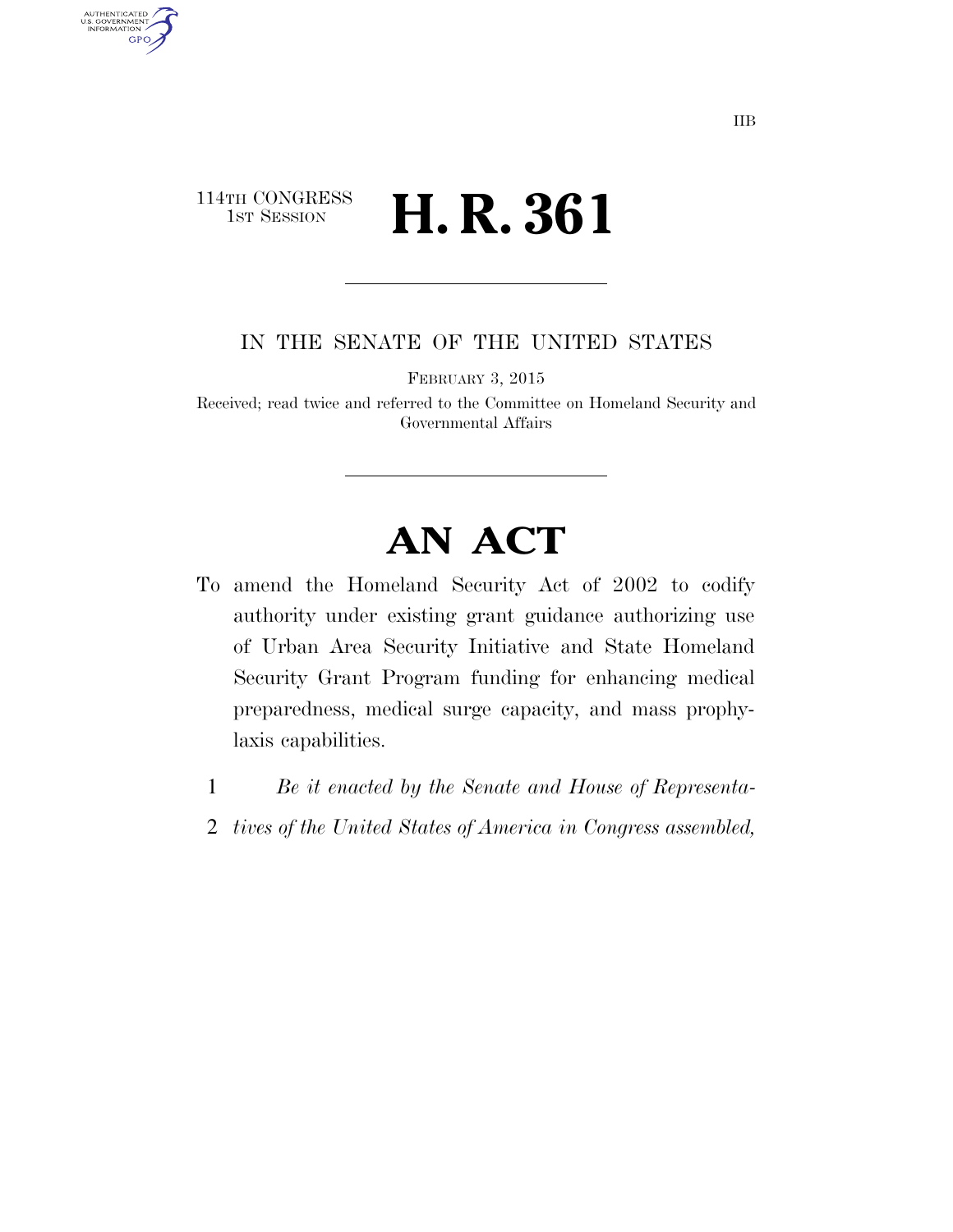## **SECTION 1. SHORT TITLE.**

 This Act may be cited as the ''Medical Preparedness Allowable Use Act''.

 **SEC. 2. USE OF CERTAIN HOMELAND SECURITY GRANT FUNDS FOR ENHANCING MEDICAL PRE- PAREDNESS, MEDICAL SURGE CAPACITY, AND MASS PROPHYLAXIS CAPABILITIES.** 

 Section 2008 of the Homeland Security Act of 2002 (6 U.S.C. 609) is amended—

 (1) in subsection (a), by redesignating para- graphs (10) through (13) as paragraphs (11) through (14), respectively, and by inserting after paragraph (9) the following:

 $\frac{1}{2}$  (10) enhancing medical preparedness, medical surge capacity, and mass prophylaxis capabilities, in- cluding the development and maintenance of an ini- tial pharmaceutical stockpile, including medical kits, and diagnostics sufficient to protect first responders, their families, immediate victims, and vulnerable populations from a chemical or biological event;''; and